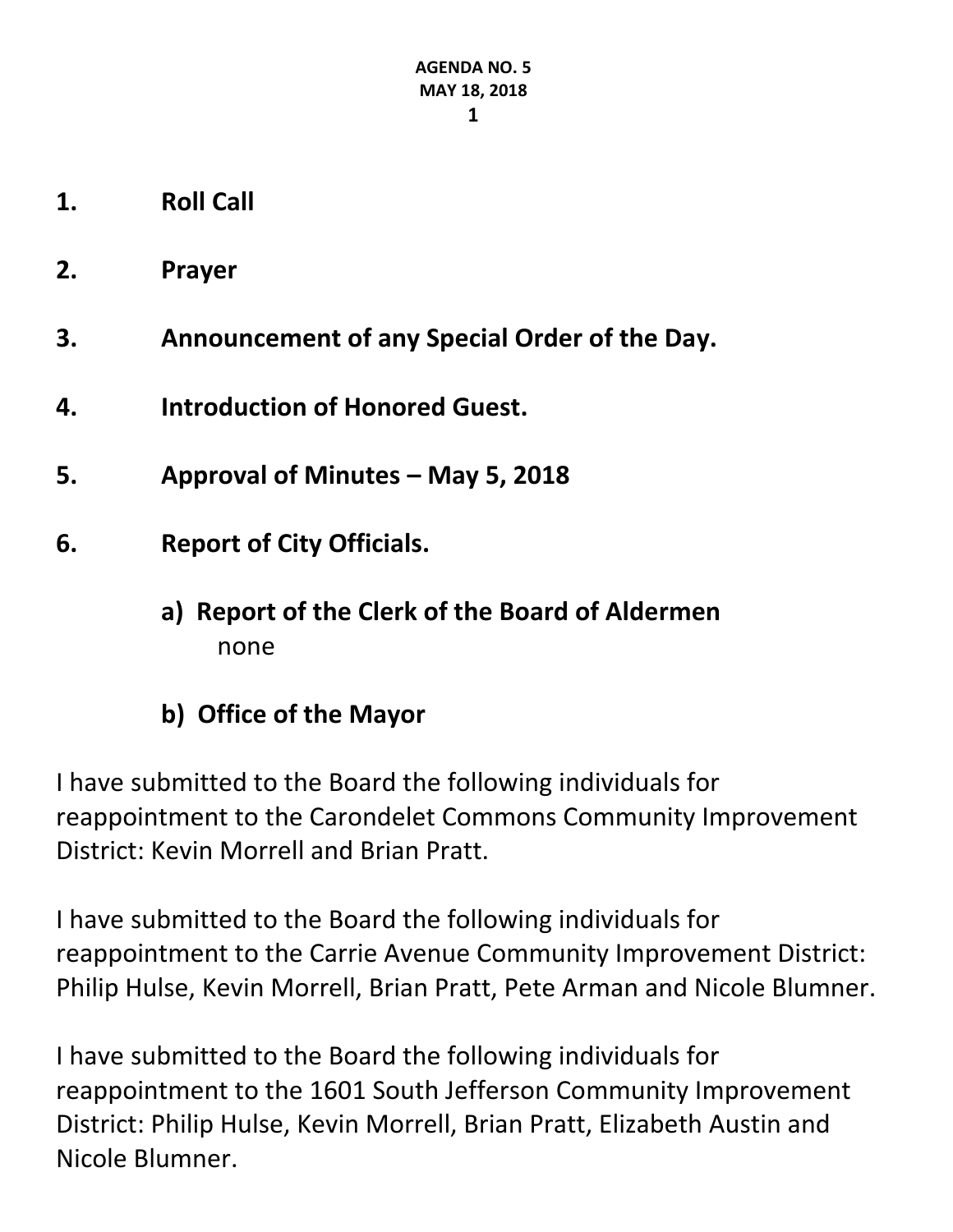## **b) Office of the Mayor – (cont.)**

I have submitted to the Board the following individual for appointment to the Cathedral Square Special Business District Board: Kenneth Sowell.

I have submitted to the Board the following individual for appointment to the Developmental Disabilities Resources Board: Pamela Walker.

| <b>B.B.#270CS</b> |  | 6/4/18                                          | J. Boyd                                                   | 70767 |
|-------------------|--|-------------------------------------------------|-----------------------------------------------------------|-------|
|                   |  | c) Office of the President<br>none              |                                                           |       |
| 7.                |  | <b>Petitions and Communications.</b><br>none    |                                                           |       |
| 8.                |  | none                                            | <b>Board Bills for Perfection - Informal Calendar.</b>    |       |
| 9.                |  | none                                            | <b>Board Bills for Third Reading - Informal Calendar.</b> |       |
| 10.               |  | <b>Resolutions - Informal Calendar.</b><br>none |                                                           |       |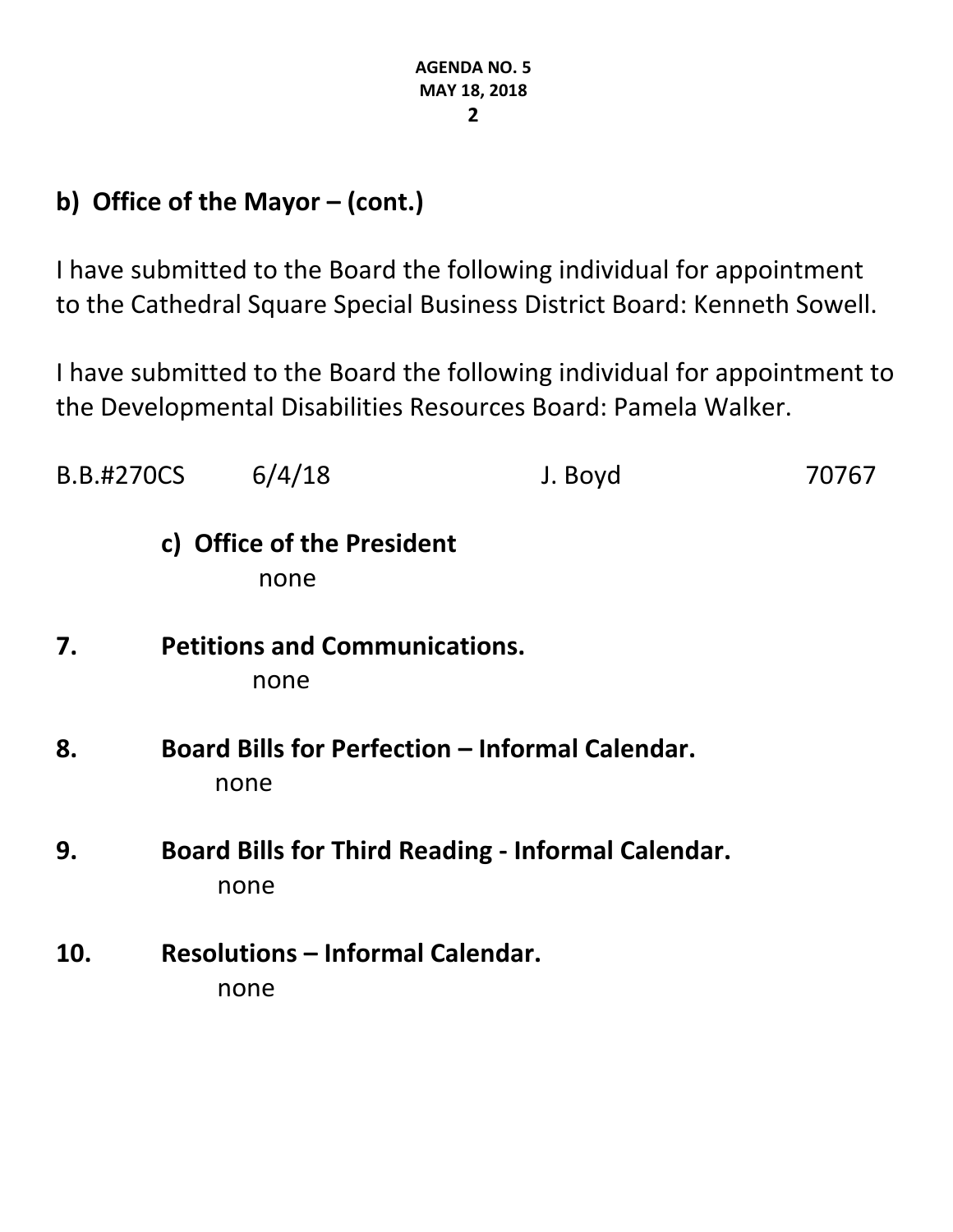#### **11. First Reading of Board Bills.**

- B.B.#62 Navarro An ordinance repealing Ordinance 70026 and in lieu thereof enacting a new ordinance prohibiting the issuance of any 3 a.m. closing permits for any currently non-3am licensed premises within the boundaries of the Twenty-Eighth Ward Liquor Control District, as established herein, for a period of three years from the effective date hereof; containing exceptions and allowing, during the moratorium period, for the renewal of or transfer of existing licenses, under certain circumstances, and containing an emergency clause.
- B.B.#63 Bosley An ordinance directing the Director of Streets to make such changes in the present traffic pattern controlling traffic on Greer, Dodier, and University, in the 3500 block of said streets between N. Grand and N. Garrison so that as reconfigured the traffic pattern developed and in place as a result of the changes directed by this ordinance are as follows, namely: Greer - 3500 block - traffic to flow two-way between N. Grand and N. Garrison; Dodier - 3500 block - traffic to flow two-way between N. Grand and N. Garrison; University - 3500 block - traffic to flow one-way southeast between N. Grand and N. Garrison.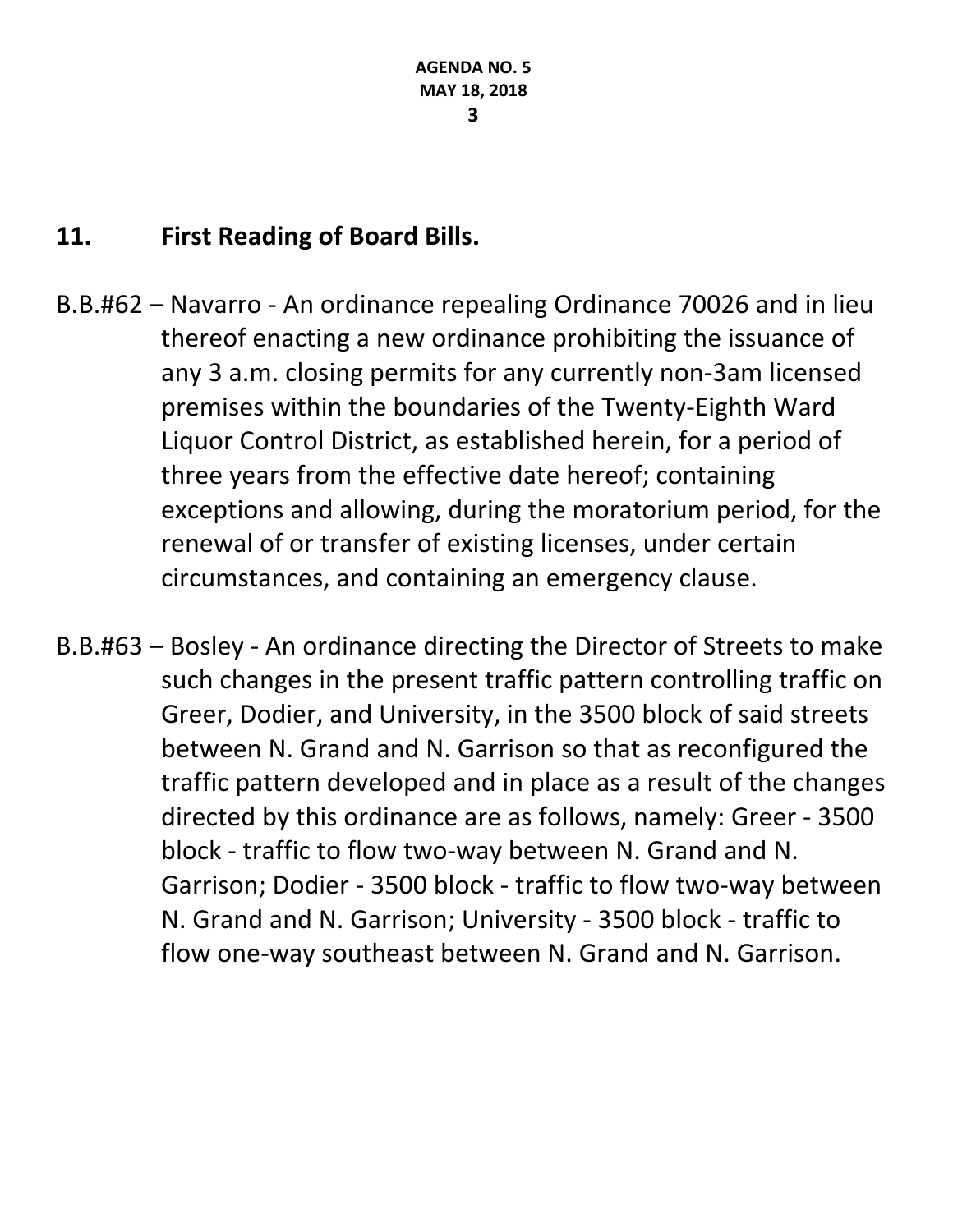#### **11. First Reading of Board Bills – (cont).**

B.B.#64 – Williamson - An Ordinance pertaining to the Transit Sales Tax imposed pursuant to Section 94.660, RSMo., as adopted and approved by the voters of St. Louis City on August 2, 1994, pursuant to Ordinance 63168 creating the "City Public Transit Sales Tax Trust Fund" directing the Treasurer of the City of St. Louis to deposit funds received pursuant to said sales tax into the "City Public Transit Sales Tax Trust Fund – Account ONE" appropriating \$11,560,000 from the said sales tax for the period herein stated to the Bi-State Development Agency for certain purposes; providing for the payment of such funds during the period July 1, 2018, through June 30, 2019; further providing that in no event shall the Comptroller draw warrants on the Treasurer for an amount greater than the amounts of the proceeds deposited in the "City Public Transit Sales Tax Trust Fund" during the period of July 1, 2018 through June 30, 2019; and containing a severability clause.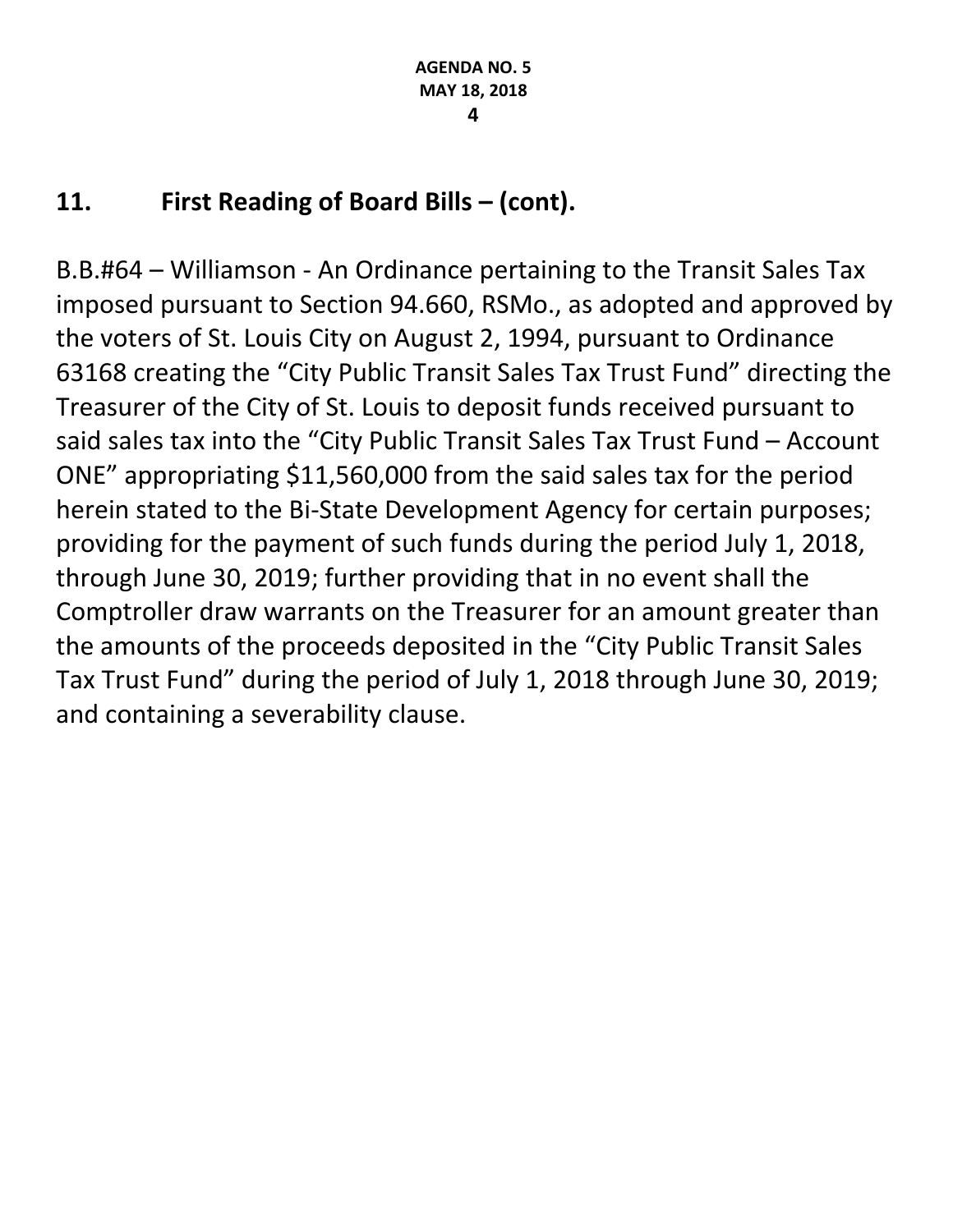#### **11. First Reading of Board Bills – (cont.)**

B.B.#65 – Williamson - An Ordinance pertaining to the Transit Sales Tax imposed pursuant to Section 94.660, RSMo., as adopted and approved by the voters of St. Louis City on November 4, 1997, pursuant to Ordinance 64111 creating the "City Public Transit Sales Tax Trust Fund" directing the Treasurer of the City of St. Louis to deposit funds received pursuant to said sales tax into the "City Public Transit Sales Tax Trust Fund – Account TWO" appropriating \$11,560,000 from the said sales tax for the period herein stated to the Bi-State Development Agency for certain purposes; providing for the payment of such funds during the period July 1, 2018, through June 30, 2019; further providing that in no event shall the Comptroller draw warrants on the Treasurer for an amount greater than the amounts of the proceeds deposited in the "City Public Transit Sales Tax Trust Fund" during the period of July 1, 2018 through June 30, 2019; and containing a severability clause.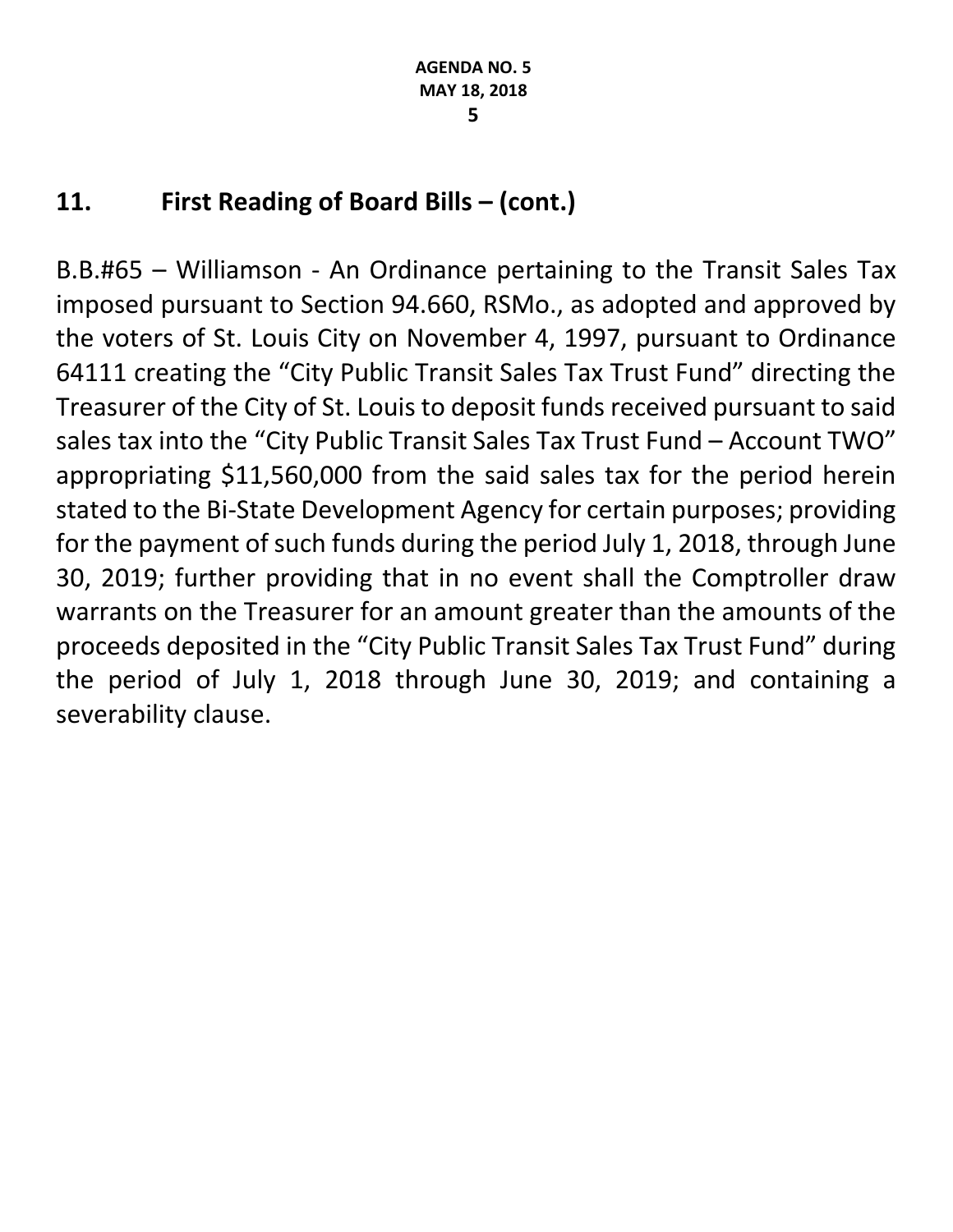### **11. First Reading of Board Bills – (cont.)**

B.B.#66 – Williamson - An ordinance appropriating the sum of \$21,877,000, as described and defined in Section 94.600 through 94.655, RSMo. 2000 as amended for the period herein stated, which sum is hereby appropriated out of the "Transportation Trust Fund" to the Bi-State Development Agency for transportation purposes; and further providing that the appropriation is conditional upon the Bi-State Development Agency supplying the Board of Estimate and Apportionment an annual evaluation report; further providing that in no event shall the Comptroller draw warrants on the Treasurer for an amount greater than the amount of proceeds deposited in the "Transportation Trust Fund" during the period from July 1, 2018 through June 30, 2019; providing for the appropriation to be reduced if certain funds are used for other than public transit purposes; further providing that the appropriation is conditional upon Bi-State requiring the payment of prevailing wages and benefits to employees of outside service contractors; and containing a severability clause.

#### **12. Reference to Committee of Board Bills.**

| PS  | B.B.#62               |
|-----|-----------------------|
| STR | B.B.#63               |
| TC  | $B.B.#64 - #65 - #66$ |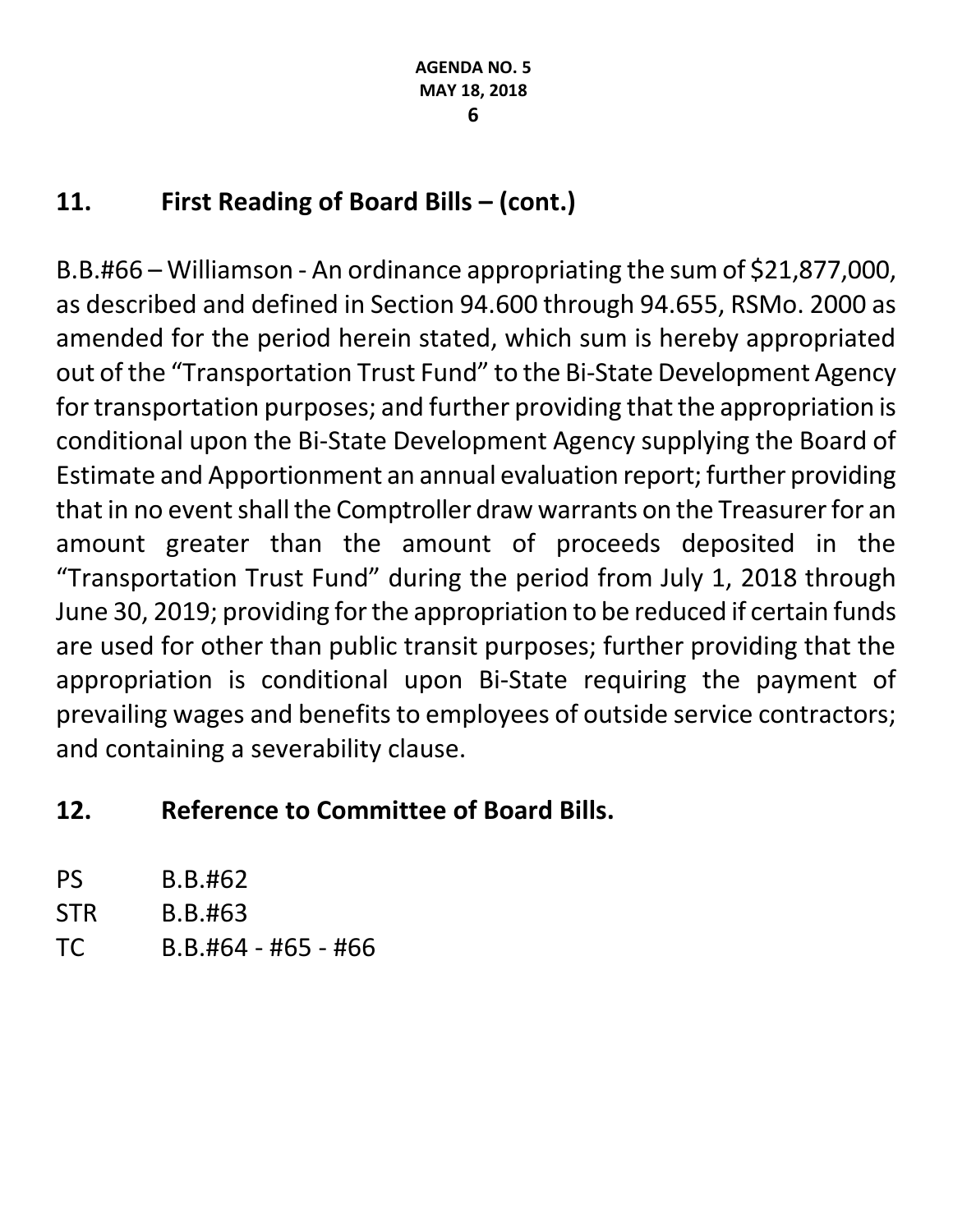### **13. Second Reading and Report of Standing Committees.**

- PS B.B.#27 Moore An ordinance repealing Ordinance 70087 and In lieu thereof enacting a new ordinance prohibiting the issuance of any package or drink liquor licenses for any currently non-licensed premises within the boundaries of the Fourth Ward Liquor Control District and containing an emergency clause.
- PS B.B.#37AA Kennedy An ordinance pertaining to the authorization of A mutual aid agreement between the City and St. Clair County Illinois, for St. Clair County, Illinois law enforcement officer employees to provide law enforcement services and activities on MetroLink property within the city limits; containing definitions; a severability clause; and an emergency clause.
- HUDZ B.B.#2 Martin An Ordinance recommended by the Planning Commission on February 7, 2018, to change the zoning of property in City Block 3084, from "J" Industrial District and "K" Unrestricted District to the "K" Unrestricted District only, at 7500-18 S. Broadway and containing an emergency clause.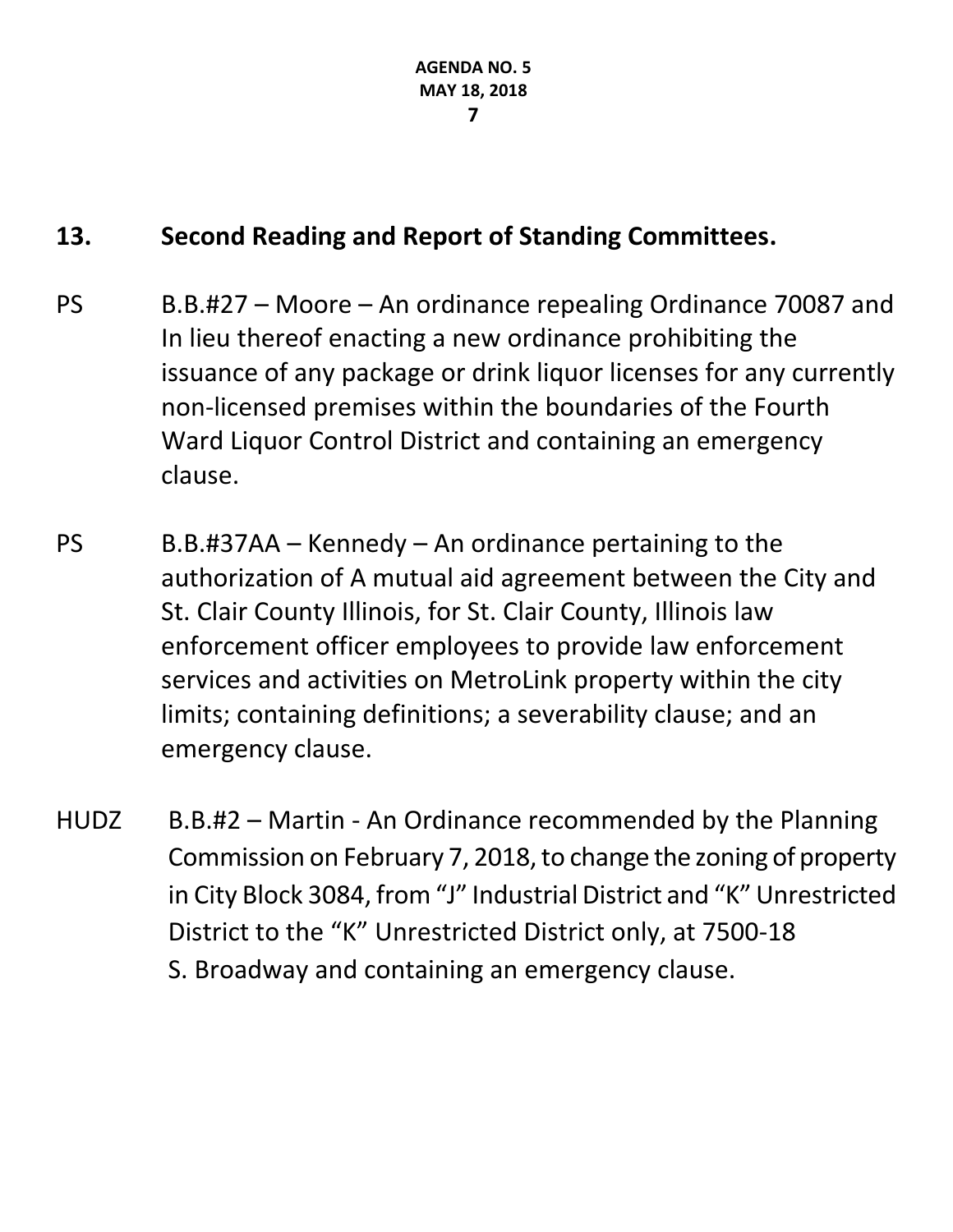#### **13. Second Reading and Report – (cont.)**

- HUDZ B.B.#3 Vollmer An Ordinance recommended by the Planning Commission, to change the zoning of property in City Block 4741, from "A" Single-Family Dwelling District and "F" Neighborhood Commercial District to the "A" Single-Family Dwelling District only, at 5201 Fyler; and containing an emergency clause.
- HUDZ B.B.#10 Coatar/Ingrassia An Ordinance pertaining to the Zoning Code requiring that certain uses that are regulated by a plat and petition process under the License Code and Building Code be made a conditional use, prohibited use, or use by right under the Zoning Code.
- WM B.B.#41 Williamson An Ordinance to provide for the borrowing of funds in anticipation of the collection of tax payments levied by The City for deposit in its General Revenue Fund for the calendar year ending December 31, 2018, and remaining uncollected and other revenues remaining to be collected and deposited in the General Revenue Fund for fiscal year ending June 30, 2019, all such revenues for the General Revenue Fund in the Treasury of The City through the issuance by the City of its Tax and Revenue Anticipation Notes; and containing an emergency clause.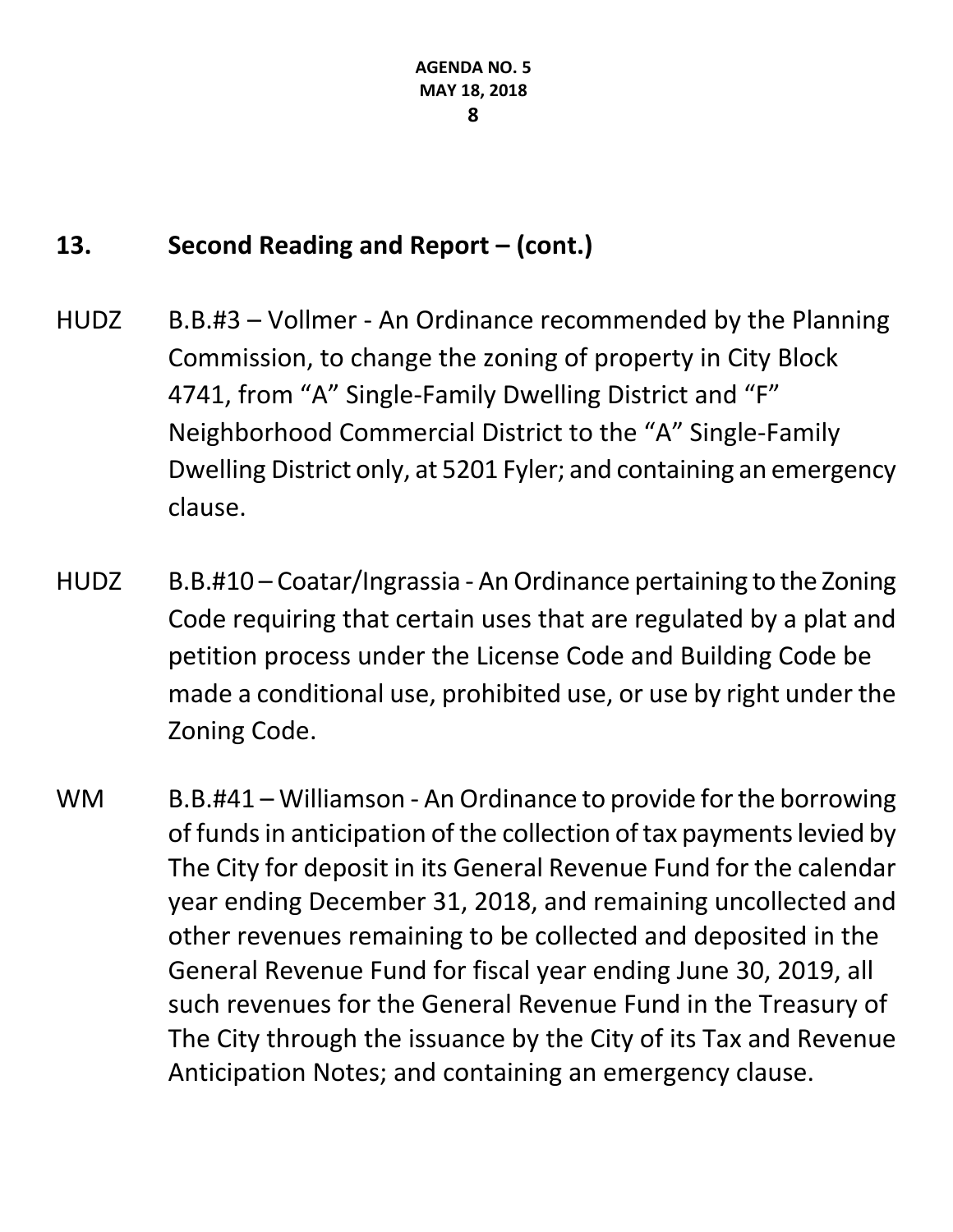#### **13. Second Reading and Report – (cont.)**

- LEG B.B.#35 Spencer/Ogilvie/Navarro/Green/Martin/Ingrassia/ Rice – An Ordinance pertaining to campaign contribution limits; amending Ordinance 70357 Sections 1 and 3, and repealing Section 4 of said ordinance, to acknowledge newly passed State of Missouri maximum limits on campaign contributions and to Decrease maximum limits on campaign contributions for local elections as provided herein.
	- TC B.B.#45 Davis An Ordinance recommended and approved By the Estimate and Apportionment authorizing and directing The Director of Airports and the Comptroller of the City, Owner and operator of St. Louis Lambert International Airport to enter into and execute the "Airport Terminal Services, Inc. Space Permit AL-071 between the City and Airport Terminal Services, granting to the Permittee, Certain rights and privileges in connection with the Occupancy and use of the premises; containing a Severability clause; and containing an emergency clause.

# **14. Report of Special Committees**

none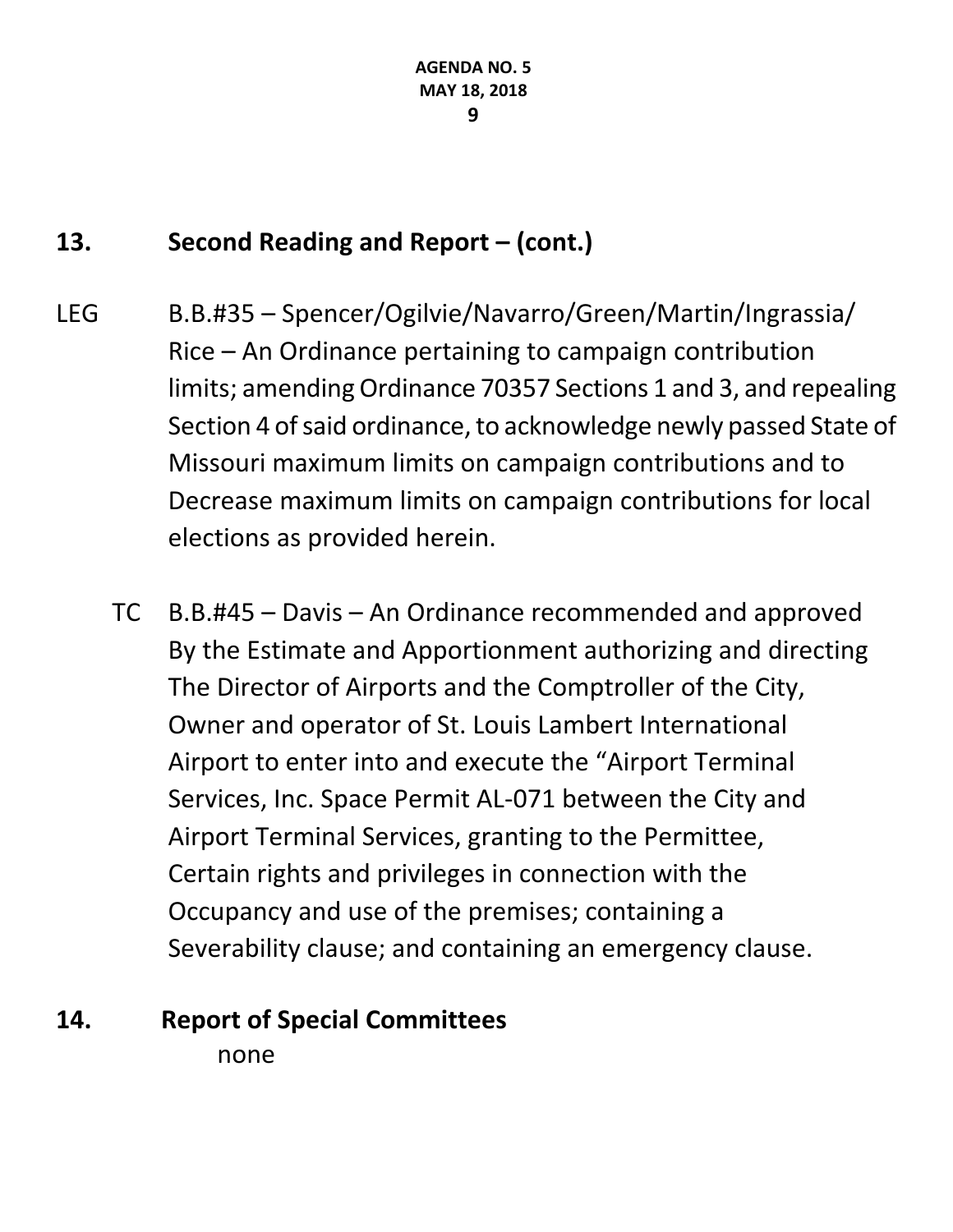#### **15. Perfection Consent Calendar.**

- WM B.B.#46 Green An ordinance renewing the Tower Grove South Concerned Citizens Special Business District and containing severability, effectiveness, and emergency clauses.
- TC B.B.#42 Davis An ordinance recommended and approved by the Airport Commission, the Comptroller and the Board of Estimate and Apportionment, making certain findings with respect to the transfer of up to Four Million Dollars of excess moneys that The City, intends to transfer from the Debt Service Stabilization Fund to the Airport Development Fund for the purpose of making Funds available to address Coldwater Creek Emergency Repairs – Stabilize Banks and Channel; containing a severability clause; and containing an emergency clause.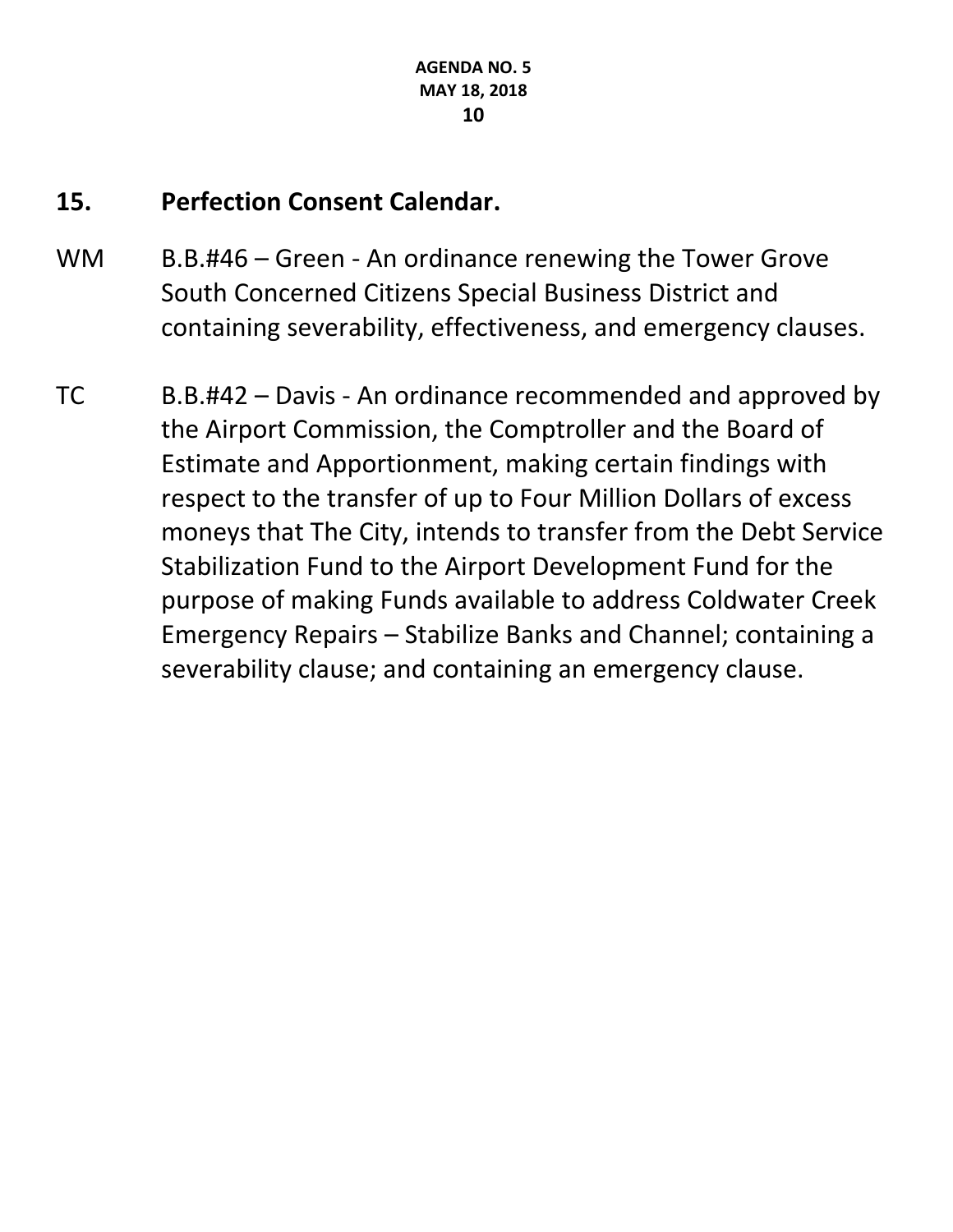#### **15. Perfection Consent Calendar – (cont.)**

- TC B.B.#43 Davis An Ordinance recommended and approved by the Airport Commission, the Board of Public Service, and the Board of Estimate and Apportionment authorizing a First Amendment to Section One of the Airfield, Building & Environs Projects Ordinance 70617, which authorized a multi-year public work and improvement program at St. Louis Lambert International Airport, increasing the total estimated cost of the Airport, Building & Environs Projects by Four Million Dollars to Nineteen Million Dollars adding a new project to the list entitled "Coldwater Creek Emergency Repairs – Stabilize Banks & Channel"; authorizing a First Supplemental Appropriation in the total amount of Four Million Dollars from the Airport Development Fund into the Airport, Building & Environs Projects; containing a severability clause; and an emergency clause.
- TC B.B.#44 Davis An Ordinance recommended and approved by the Board of Estimate and Apportionment authorizing and directing the Director of Airports and the Comptroller, to enter into and execute, the Second Amendment to Lease Agreement AL-222 between the City and MHS Travel and Charter containing a severability clause; and an emergency clause.

# **16. Board Bills for Perfection**

none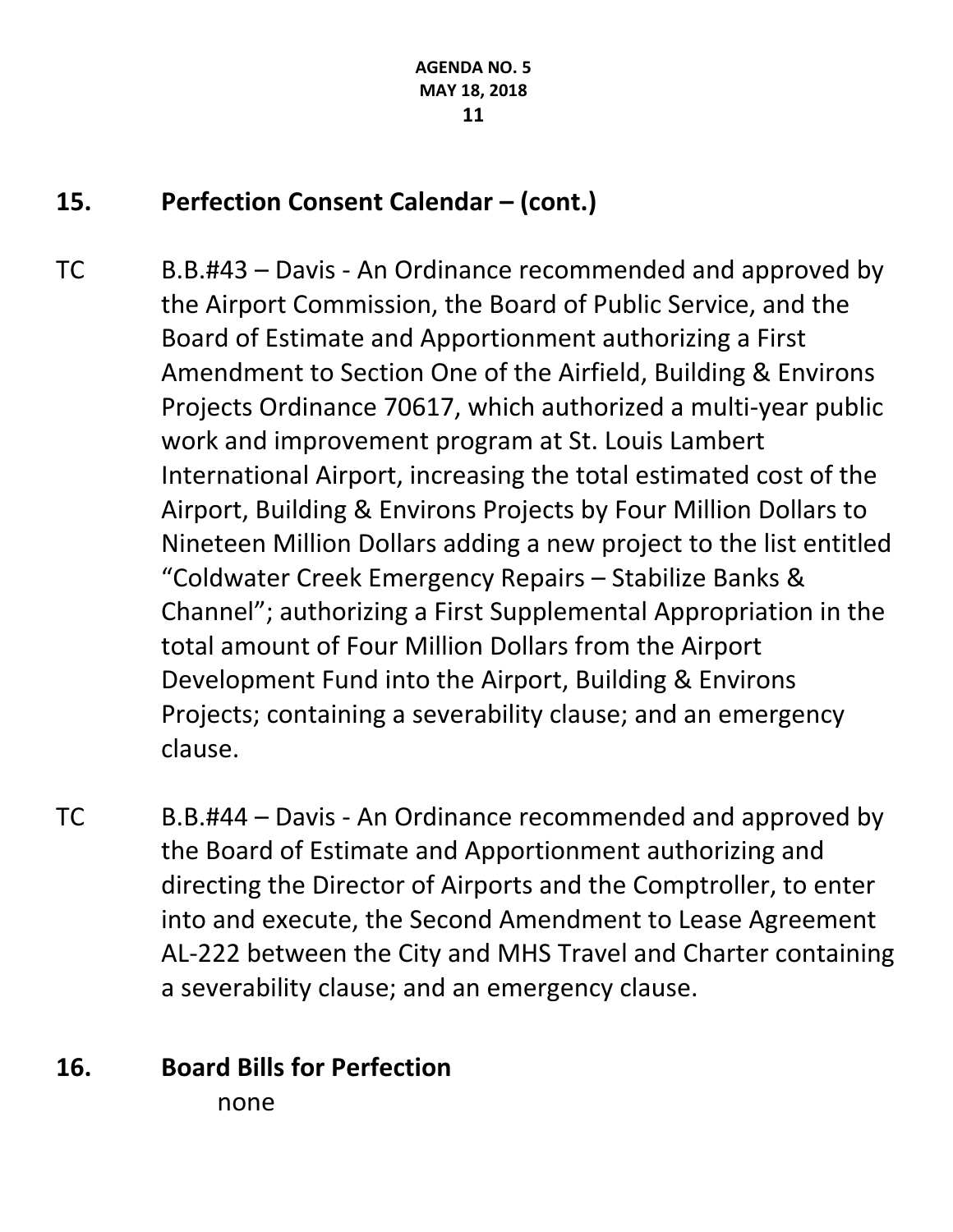#### **17. Third Reading Consent Calendar**

- STR B.B.#4 Coatar An ordinance recommended by the Board of Public Service to conditionally vacate travel in 10 foot wide "L" shaped alley in City Block 798 as bounded by Shenandoah, 10th St., Lami and Menard in the City.
- STR B.B.#30 Muhammad An Ordinance directing the Director of Streets to Temporarily close, barricade, or otherwise impede the flow of traffic on Anderson at the north curb line of Dryden, and containing an emergency clause.
- STR B.B.#31 Vaccaro An Ordinance establishing a four way stop site at the intersection of Mardel and Sulphur regulating all traffic traveling eastbound and westbound on Mardel at Sulphur and regulating all traffic traveling northbound and southbound on Sulphur at Mardel, and containing an emergency clause.
- TC B.B.#7 Davis An Ordinance recommended and approved by the Airport Commission, the Board of Public Service, and the Board of Estimate and Apportionment, establishing and authorizing a public works and improvement program at St. Louis Lambert International Airport, at a total estimated cost of Fifteen Million Dollars; authorizing an initial appropriation in the total amount of Five Million Three Hundred Eighty Two Thousand Five Hundred Forty Three Dollars from the Airport Development Fund; and containing a severability and an emergency clause.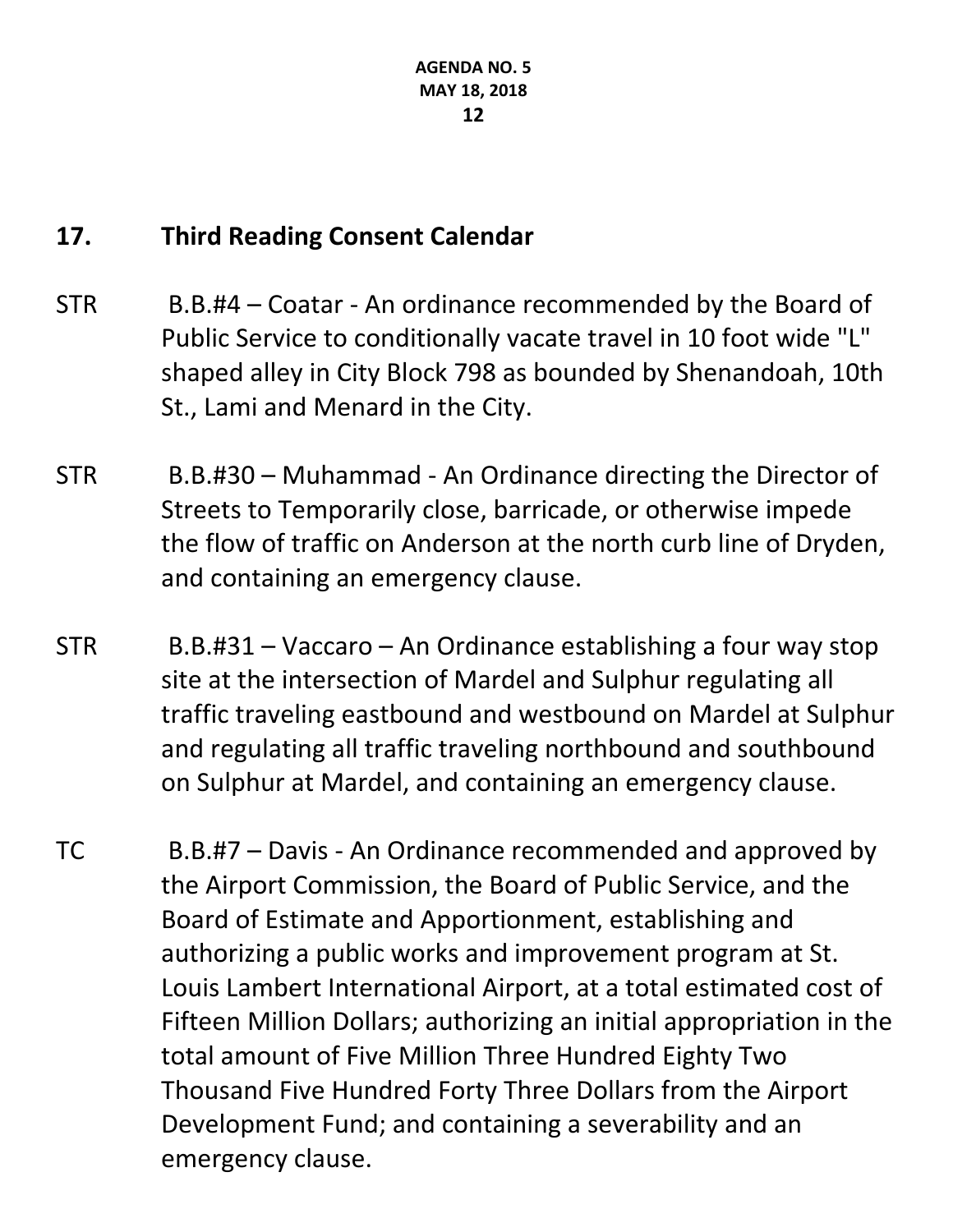### **17. Third Reading Consent Calendar – (cont.)**

TC B.B.#8 – Davis - An Ordinance recommended and approved by the Airport Commission and the Board of Estimate and Apportionment authorizing a First Supplemental Appropriation in the total amount of Four Hundred Eighty One Thousand Three Hundred Two Dollars from the Airport Development Fund, into the Airfield, Building & Environs; and containing an emergency clause

#### **18. Third Reading/Report of Engrossment and Final Passage**

LEG B.B.#21AA – Howard - An ordinance submitting to the qualified voters of the City, a proposal to revise Section 2 of Article VIII of the City Charter which requires City employees to reside within the boundaries of the City and thus allow said employees, except for City Agency and Department Directors appointed by the Mayor, to reside outside of the boundaries of the City, and; providing for an election to be held for voting on the proposed revision and the manner of voting thereat and; for the publication, certification, deposit, and recording of this ordinance; and containing an emergency clause.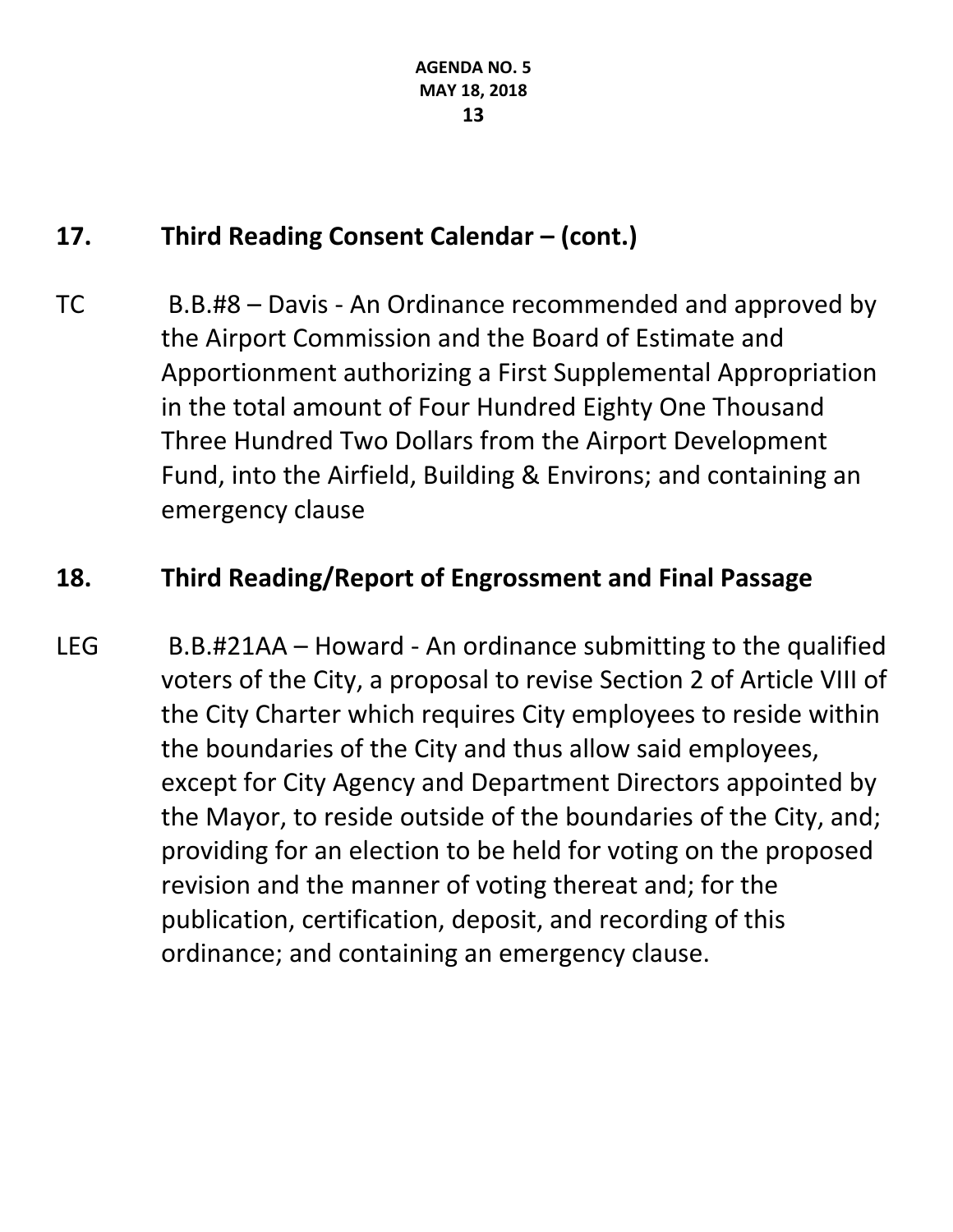### **18. Third Reading/Report of Engrossment – (cont.)**

LEG B.B.#25AA – Muhammad/Kennedy/Moore/Bosley - An ordinance submitting to the qualified voters of the City a proposed amendment to the Charter to maintain the Board of Aldermen as body of twenty-eight Aldermen representing twenty-eight wards, and preventing its reduction beginning December 31, 2021, to a body of fourteen Aldermen representing fourteen wards as called for under Article I, Section 3 of the City Charter; providing for an election to be held for voting on the proposed amendment and the manner for the voting; and for the publication, certification, deposit, and recording of this ordinance; and containing an emergency clause.

#### **19. Report of the Enrollment Committee.**

B.B.#4 - #30 - #31 - #7 - #8 - #21AA - #25AA

### **20. Courtesy Resolutions Consent Calendar**

Res.#18 – Vacarro - The Board of Aldermen recognize Laughing Bear Bakery's achievements and acknowledge its contributions to City of St. Louis.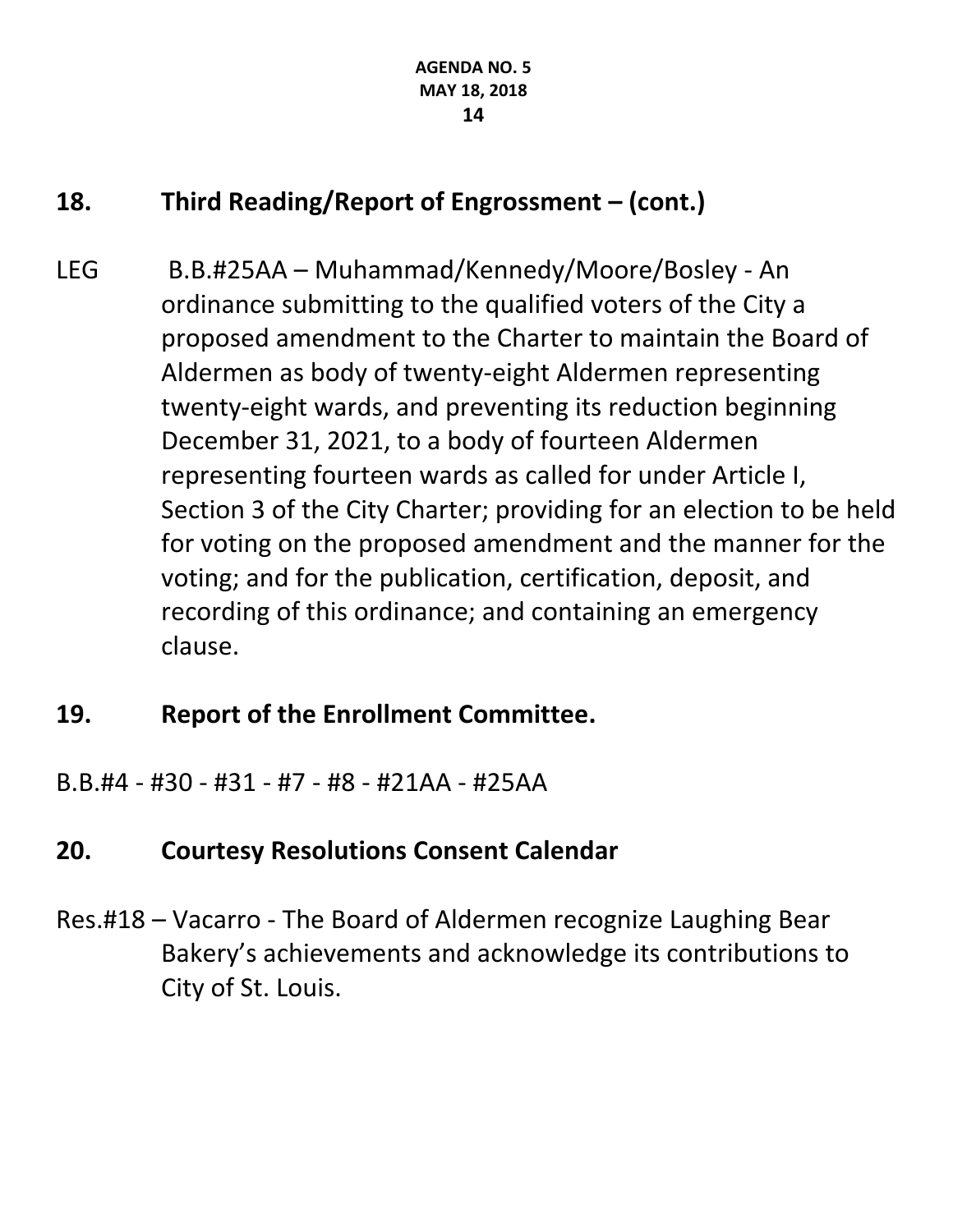#### **21. First Reading of Resolutions.**

Res.#19 – Spencer/Ingrassia – The Board of Aldermen requests Law Enforcement investigations concerning the Northside Regeneration Development.

#### **22. Second Reading Resolutions, Committee Reports & Adoptions.**

- LEG Res.#12 Navarro/Spencer/Ogilvie Exploring the effect of Ward reduction and develop recommendations for an equitable and efficient transition from twenty-eight to fourteen wards through the establishment of an advisory committee.
- **23. Miscellaneous and Unfinished Business.** none
- **24. Announcements**

#### **MONDAY, MAY 21, 2018**

### **WAYS & MEANS HEARINGS – 9:00 A.M. – LEISURE ROOM PLEASE SEE ATTACHED SHEET**

#### **TUESDAY, MAY 22, 2018**

#### **WAYS & MEANS HEARINGS – 9:00 A.M. – LEISURE ROOM PLEASE SEE ATTACHED SHEET**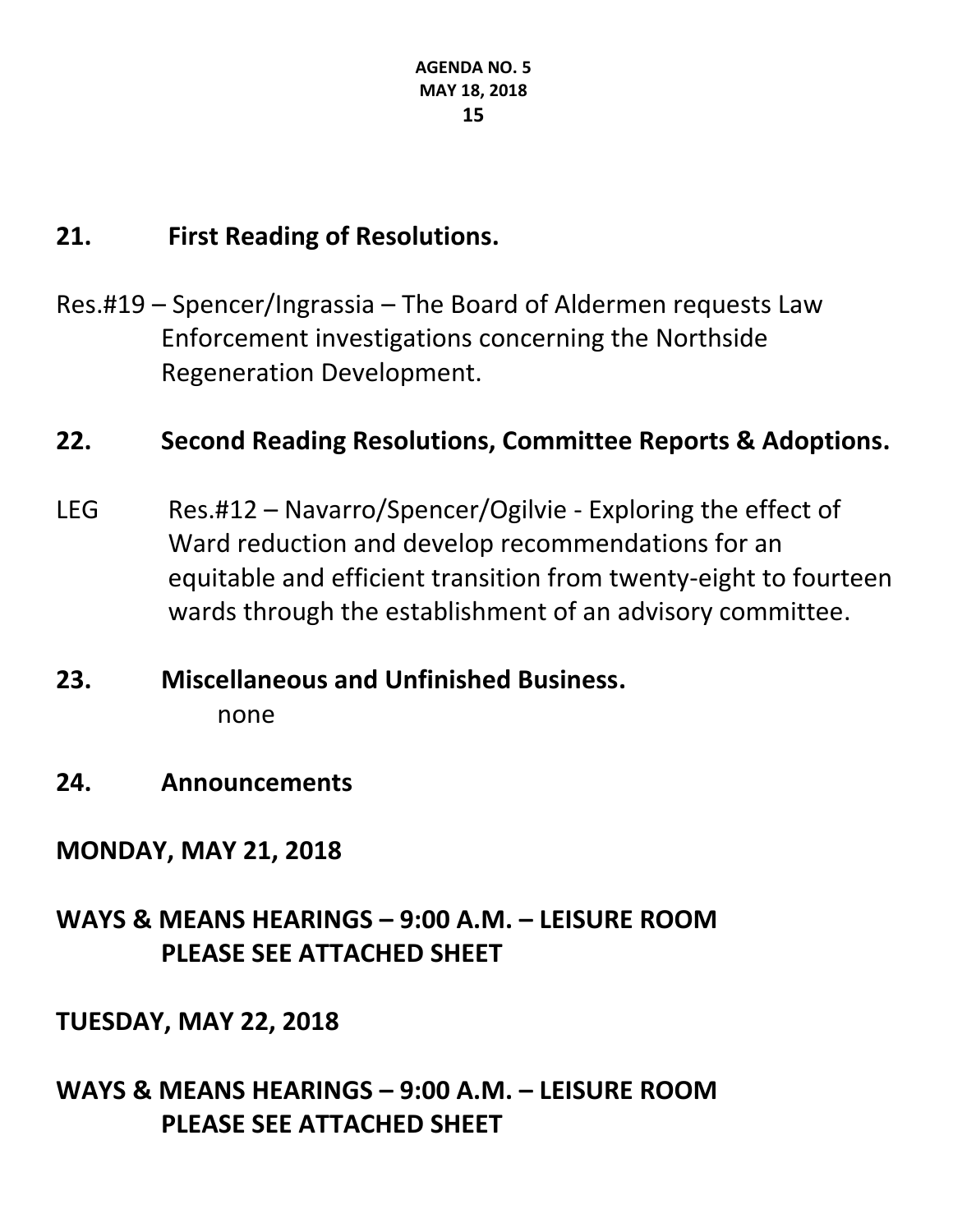#### **WEDNESDAY, MAY 23, 2018**

#### **WAYS & MEANS MEETING – 9:00 A.M. – LEISURE ROOM PLEASE SEE ATTACHED SHEET**

#### **THURSDAY, MAY 24, 2018**

**FULL BOARD MEETING – 10:00 A.M. - CHAMBERS** 

#### **FRIDAY, MAY 25, 2018**

**NO MEETINGS**

- **25. Excused Aldermen**
- **26. Adjournment**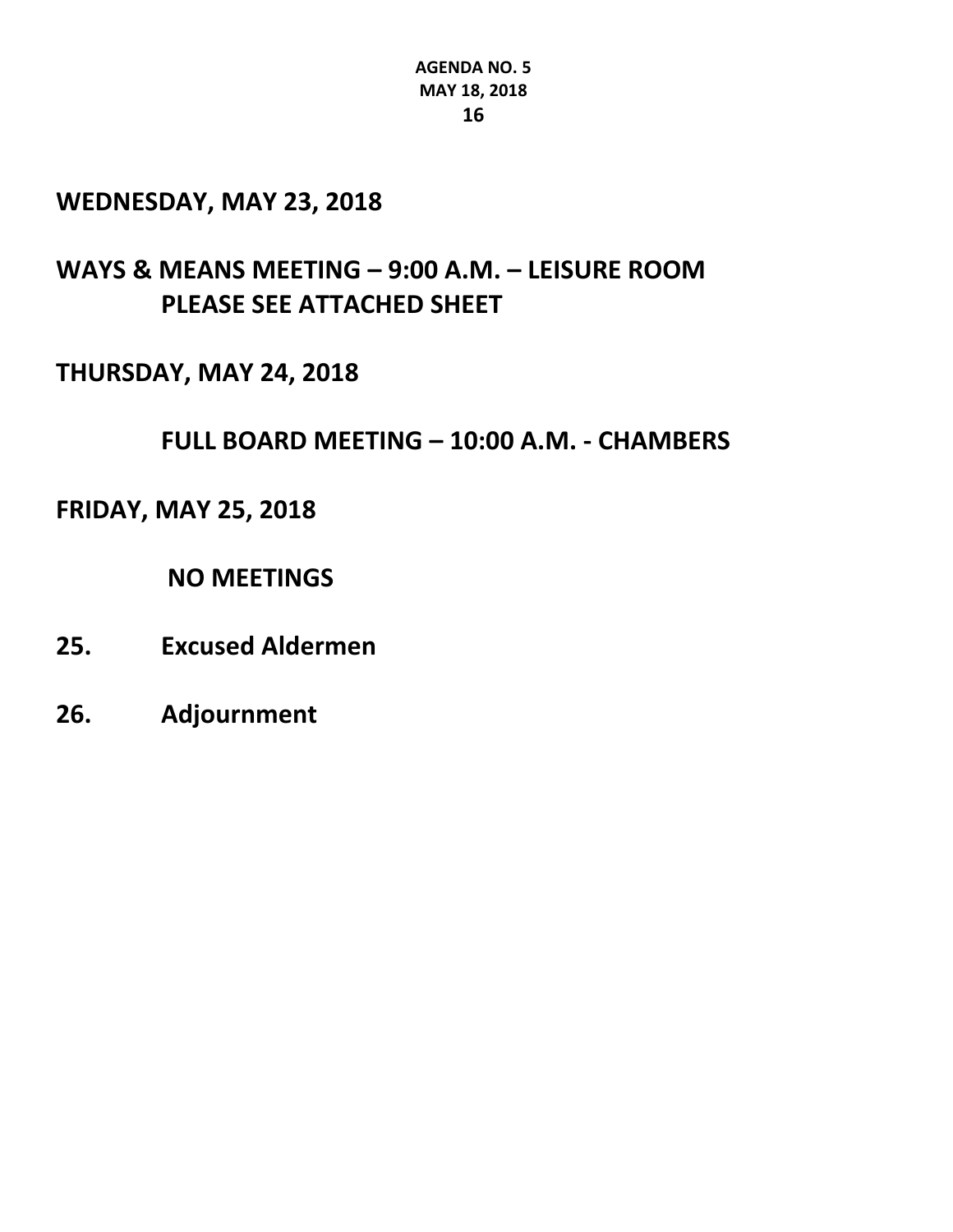#### **27. Calendar**

**MONDAY, MAY 28, 2018 – MEMORIAL DAY – OFFICE CLOSED FRIDAY, JUNE 1, 2018 – FULL BOARD MEETING FRIDAY, JUNE 8, 2018 – FULL BOARD MEETING FRIDAY, JUNE 15, 2018 – FULL BOARD MEETING FRIDAY, JUNE 22, 2018 – FULL BOARD MEETINGS FRIDAY, JUNE 29, 2018 – FULL BOARD MEETING WEDNESDAY, JULY 4, 2018 – NO FULL BOARD MEETING – (4TH OF JULY HOLIDAY) FRIDAY, JULY 6, 2018 – FULL BOARD MEETING FRIDAY, JULY 13, 2018 – FULL BOARD MEETING (LAST MEETING/SUMMER BREAK) STL TV PLAYBACK TIMES FOR THE BOARD OF ALDERMEN MEETINGS On Charter Cable with digital box (Channel 992) On AT&T U-Verse Channel 99 All of the meetings are also available on Youtube @**[youtube.com/saintlouistv](http://youtube.com/saintlouistv) **You can also watch live via the web @** [www.stltv.net](http://www.stltv.net/) **MONDAY THRU SUNDAY @ 10:00am MONDAY THRU SUNDAY @ 3:00pm MONDAY THRU SUNDAY @ 6:00pm MONDAY THRU SUNDAY @ 12:00am**